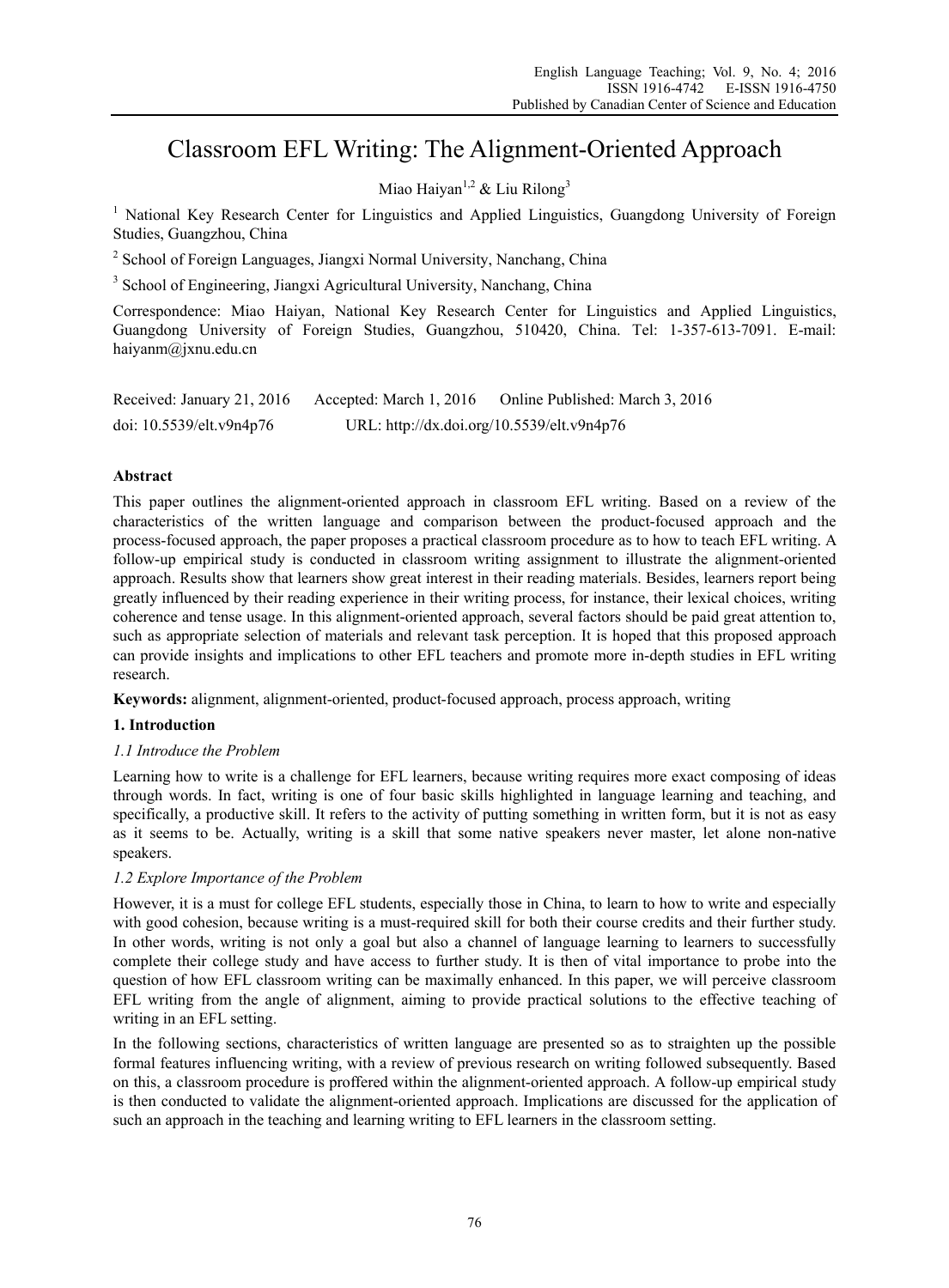### **2. Characteristics of Written Language**

#### *2.1 The Reading-Writing Connection*

Reading is a receptive skill while writing a productive one. Through reading, learners can familiarize themselves with a variety of language forms, equip themselves with original ideas and get an idea of how language can be efficiently organized, all of which is of great help to writing. In fact, reading and writing are so closely related that their relationship has long aroused great interest among researchers. In the 1980s, many researchers thought that writing and reading are important to each other, both as skills, as cognitive processes and as ways of learning. It is believed that there is a high correlation between good writers and good readers and have viewed reading and writing as mutually reinforcing interactive processes (Stotsky, 1983; Graham & Herbert, 2011). Actually, though there are many differences between reading and writing, they influence each other reciprocally but not as inverses of each other. Shananhan (1984) proposed a bi-directional model that reading-writing relationship changes at different stages of language development and aspects of this relationship will be independent of each other.

## *2.2 Differences between Spoken and Written Discourse*

Some researchers have indicated that students' writing tends to be "talk written down" (Shaw & Liu, 1998). This raises the question of just what the differences between spoken and written language, which is also a necessary condition for conducting good writing classes. According to Ur (1996), they are different in 9 aspects.

The distinctions between written and spoken modes play a vital role. First, written discourse is fixed and stable so the reading can be done at whatever time, speed and level of thoroughness the individual reader wishes. Spoken discourse is fleeting, and moves on in real time. Second, Written discourse is explicit while spoken discourse may be implicit. Third, the content is much more densely presented in written discourse than in spoken discourse. Fourth, the writing of a text is detached in both time and space from its reading; the writer normally works alone, not acquainted with the readers. Spoken discourse happens with the immediate interaction among participants and feedback. Fifth, written discourse is usually organized and carefully formulated, while the spoken discourse is more often impromptu. Besides, writing is much more slower than speaking. On the other hand, people usually read and understand the written discourse much faster than we can take in the same text if we listen to it.

The other three differences are also inherent in language itself. Writing normally adopts generally acceptable standard variety of the language, whereas speech may sometimes be in a regional or other limited-context dialect. Additionally, spoken discourse (at least the mother tongue) is often acquired intuitively, whereas the written form is in most cases deliberately taught and learned. Last but not least, spoken texts are far longer, normally (in the sense that they contain more words), than a representation of the same information in writing, simply because it is more redundant. Besides, speech is more important for survival and effective functioning in society than writing is. However, for classroom EFL learners, writing is a must and necessity for them to pass examinations and pursuit of further study. Writing is then important for these learners' survival and effective functioning in school and society.

#### **3. Research on Second and Foreign Language Writing**

One of the most controversial aspects in writing pedagogy has been the tension between the product-focused approach and the process approach. The focus of the former approach is on the final product, the coherent and error-free text, whereas that of the latter is on the steps involved in drafting and redrafting a piece of work. In the research literature, writing has been argued to be either product-focused or a process approach. These two approaches emphasize the difference between a final product and a process of creating the product, but neglects the role of alignment in the writing process, namely how to converge with what is correct or formulaic to write in their compositions. But alignment is of fundamental importance because foreign language learning is in essence a process of learning the correct and formulaic form of the language.

## *3.1 Product-focused Approach versus Process Approach*

The product-focused approach focuses on producing different kinds of written products and emphasizes imitation of different kinds of model paragraphs or essays. According to this approach, writing is a product to be evaluated, a silent and solitary activity which can be learnt through imitating, copying and transforming models provided by the teacher or the textbook. The major concern of this approach is the sentence level grammar, as it is believed that sentences are the building blocks of discourse. It must be pointed out that this approach is consistent with sentence-level structuralist linguistics and bottom-up processing. In such classes, the teacher assigns a task, and the students think about it individually and put down their thoughts into words and then hand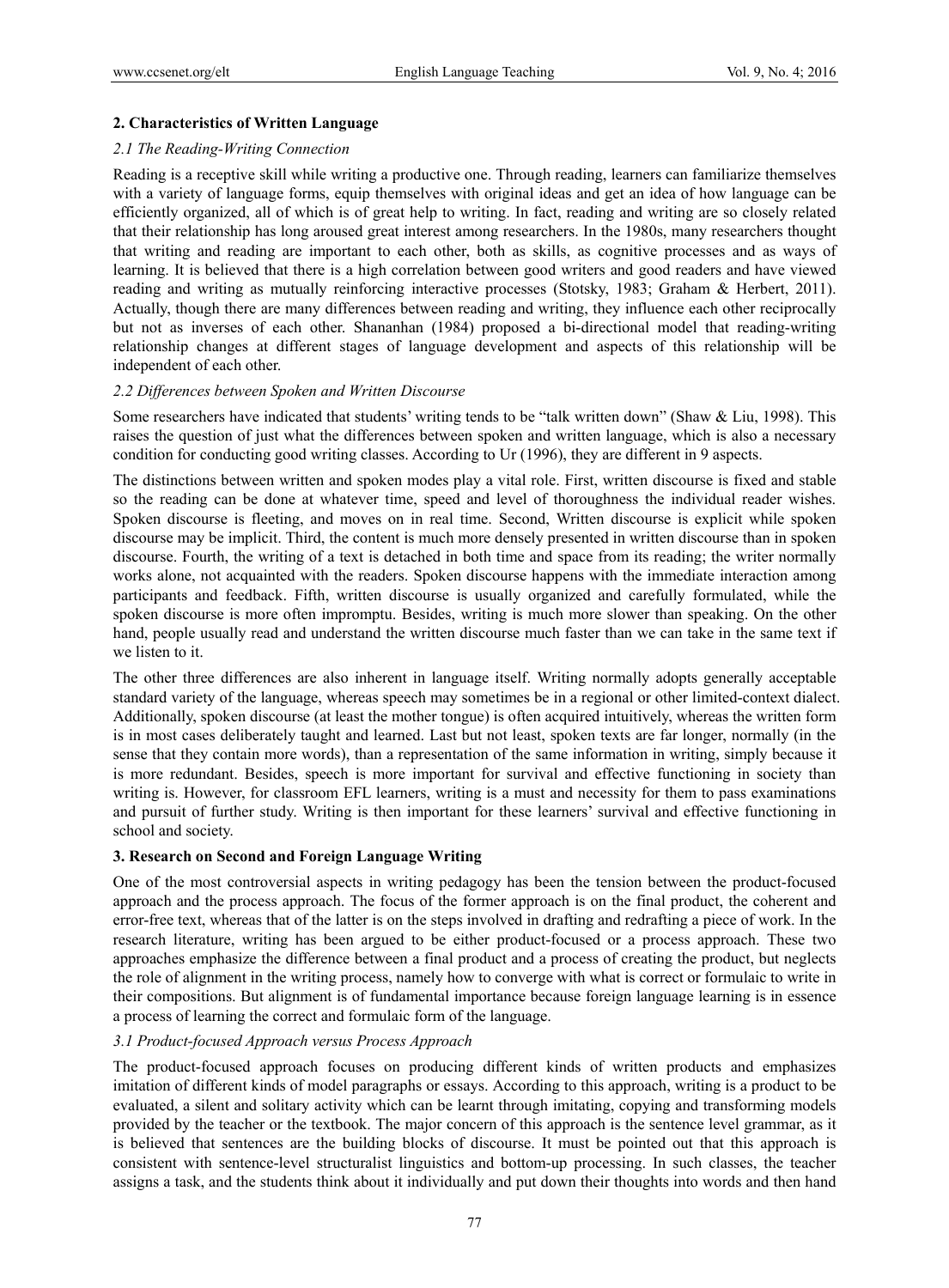in their products to the teacher. Thus, writing becomes a two-step process.

The process approach is contrary to and often compared with product-focused approach in teaching writing, which is consistent with discourse analysis and top-down processing. Based on the interaction theory, it emphasizes the composing processes writers make use of in writing, such as planning, drafting and revising, and seeks to improve students' writing skills through developing their use of effective composing processes. In this process, all the students have to do is to get their ideas onto paper without worrying too much about formal correctness in the initial stage. Then they may share their work with peers, getting feedback on their ideas and how they are expressed before the revision. Murray (1993) also says that writing should be treated as a process, "a series of steps or stages an author goes through to develop a piece of writing".

Both the product-focused approach and the process approach have their advantages and disadvantages. However, the product-focused approach seems to be severely attacked for treating writing as an end, while the process approach turns out to attract more praise than it deserves. Unadmittedly, the process approach has its merits. For example, it is learner-centered, and encourages the students' full participation; the students have to cooperate with each other and learn from each other in order to learn in this process. In other words, they have to engage in collaborative work to achieve good writing; collaborative work can broaden students' horizons and enrich their knowledge. Faced with many different opinions from peers, the students have to think critically, reconsider their own and make a choice. However, it also has its limitations: it may not satisfy students' need to practice factual writing required in school; it in turn will fail to foster the development of the students' critical thinking skills; it is artificial as well as unstructured, as students need models to practice and to improve their mechanical skills; it puts great demand on the teacher, because the teacher has to well-trained and confident enough to make the process successful; and the negotiation between the teacher and the students may break down sometimes.

#### *3.2 The Nature of Writing*

In fact, writing should be treated as both a product and a process. In the teaching and learning of writing, students should not only be exposed to texts as models of writing but also produce writings. Raimes (c.f. Nunan, 2001) deals with this issue:

In a writing class, students need to be taught both how to use the process to their advantage as language learners and writers, and also how to produce an acceptable product on demand. A shortcoming of the debate around these issues is that process and product have been seen as either/or rather than both/and entities.

Writing is a complex and cognitive process, which needs both models and appropriate procedures. In other words, we need a combination of the product-focused approach and the process approach.

Therefore, in the teaching of writing, teachers should be careful of integrating the two approaches. According to White and Arndt (c.f. Nunan, 2001), the following sequence of activities may be adopted in the writing class.

- a. Discussion (class, small group, pair)
- b. Brainstorming/making notes/asking questions
- c. Fastwriting/selecting ideas/establishing a viewpoint
- d. Rough drafting
- e. Preliminary self-evaluation
- f. Arranging information/structuring the text
- g. First draft
- h. Group/peer evaluation and responding
- i. Conference
- j. Second draft
- k. Self-evaluation/editing/proofreading
- l. Finished draft
- m. Final responding to draft

It must be pointed out that this sequence does not exclude the fact that the teacher have to present models for students to learn and imitate, and to draw their attention to the correctness of the language.

As for the students learning to write, they must consider four main questions throughout the whole process:

a. What do I want to say?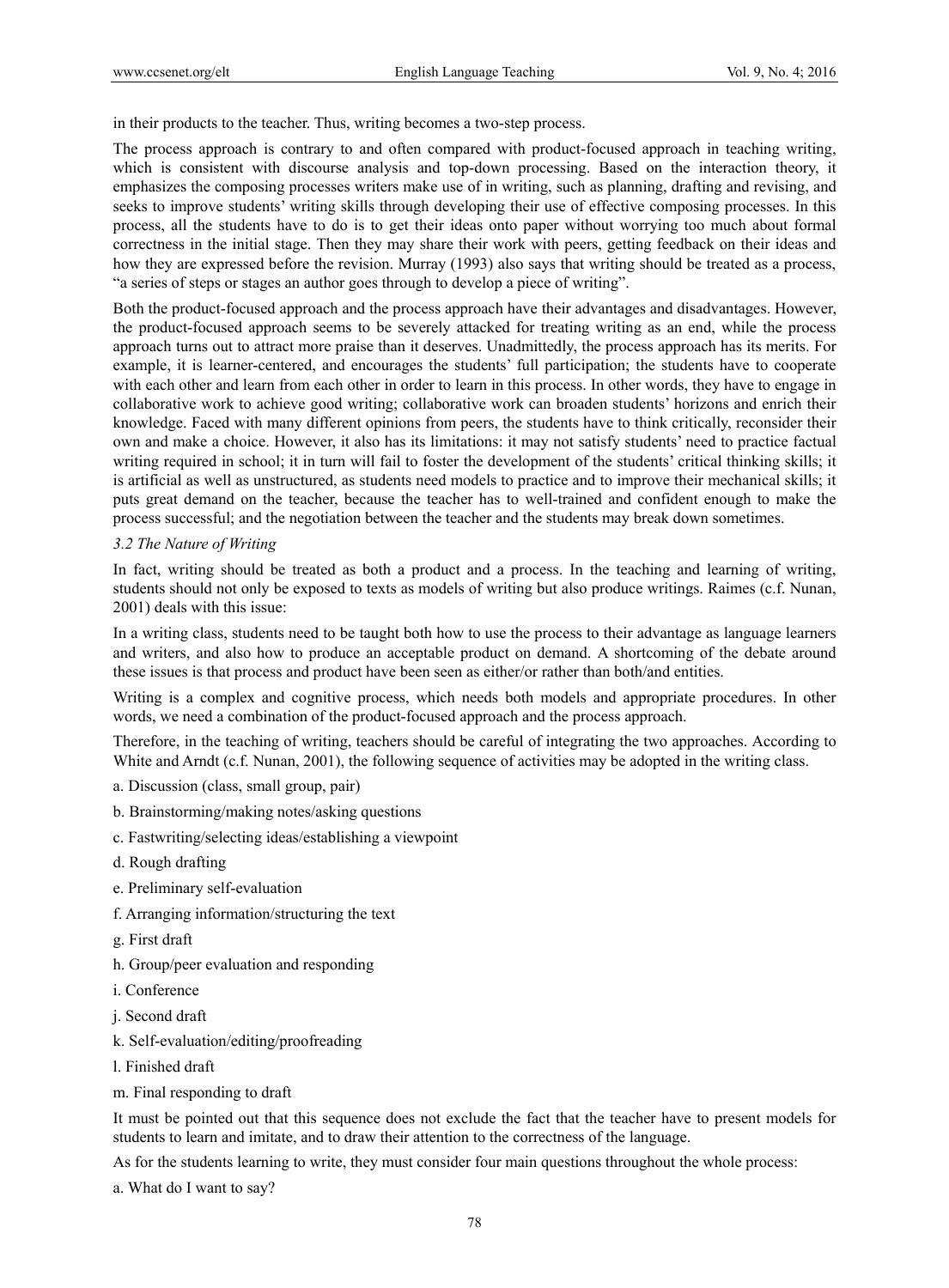b. Who is the reader I have in mind?

- c. Why am I saying it? (What do I want the writing to do for ---- or ... to --- the reader?)
- d. How should I say it? (What is the best way to say it for the reader and purpose I have in mind?)

These four questions are closely interconnected; the answer to each question affects the writer's answers to the other three. These questions stimulate the students to think what they want to say as well as how they are saying it. These questions embody the spirits of the product-focused approach and the process approach, that is, the students not only focus on the form of their writing but also go through the different stages of producing the writing.

### **4. A Practical Classroom Procedure**

A good combination of these questions into the task will definitely improve the effectiveness of the teaching and learning of writing. However, time is quite limited in classrooms. It is commonplace for learners to wonder over the what, who, why and how for a very long period of time. How to achieve good results for these four questions then helps to better combine the product-focused approach and the process approach. To address this question, the alignment-oriented approach is proposed.

### *4.1 The Alignment-oriented Approach*

Alignment in the approach refers to the adaptation to and convergence with the appropriate language input provided. For learning effect to occur in language learning, learners have to align with what is correct and appropriate (Wang & Wang, 2015; Costa, Pickering, & Sorace, 2008). The underlying mechanism of such alignment (Pickering & Garrod, 2004) is priming, which is the tendency of people to use what has just appeared or used by others or themselves.

Alignment is originally a term to describe the interpersonal relationship between people in interaction (Pickering & Garrod, 2004). People in interaction dynamically align with each other by means of co-adaptations. In interaction, the participant interlocutors are present and visible. When this alignment is utilized in reading, there is also an interaction with the learner interacting and conversing constantly with the written text (Wang, 2011). If the learner aligns with the text, then the text can prime what the learner cannot use or don't know how to use previously.

In order to ease learners' cognitive load in finding answers to the above four questions, a reading comprehension passage is needed for the provision of specific contexts of what, who, why and how questions. This reading passage should better be open-ended, leaving room for learners' imagination to work in the subsequent writing task. The open-endedness of the reading passage will also make it possible for learners to continue in their subsequent writing. The already-read passage may provide the learners with sources of how to use language to express what they want. In other words, the provided piece of writing can prime the learners' later use of the language itself in their own writing.

#### *4.2 An Alignment-oriented Lesson Plan*

The following lesson plan aims to demonstrate how classroom EFL writing can best be presented and what principles we have to bear in mind when designing writing techniques. We will use a traditional college English class as an example. It is worth pointing out that no special periods are set aside solely for the teaching of writing, as writing is a comprehensive activity involving grammar, vocabulary, conception and rhetoric, and closely related to other language skills such as reading. Thus, the teaching of writing is integrated into the intensive reading classes. The lesson plan is for "The Sampler", Unit 7, College English, Book I, which serves as the present case study.

Firstly, after the presentation of the text, the students are required to know the correct use of words and phrases. They may be encouraged to make sentences through imitation of the text and group discussion with peers. In this way, we can ensure that the students have really grasped what they should learn.

Secondly, the students may be given related topic to discuss with their fellow students. The teacher can divide the students into small groups to discuss what they are going to exchange with others, and then ask them to brainstorm individually before embarking on their initial discussion. At this stage, the teacher needs to tell the students not to worry about the grammatical or mechanical mistakes in their brainstorming, since the purpose of this process is to evoke more relevant thoughts on the topic presented in the original text.

Thirdly, the students are asked to exchange what they have brainstormed just now with their classmates, and are further encouraged to comment on their classmates' brainstorming results. The reason why students are supposed to communicate and comment is to help them reason whether their lines of thinking is appropriate or acceptable.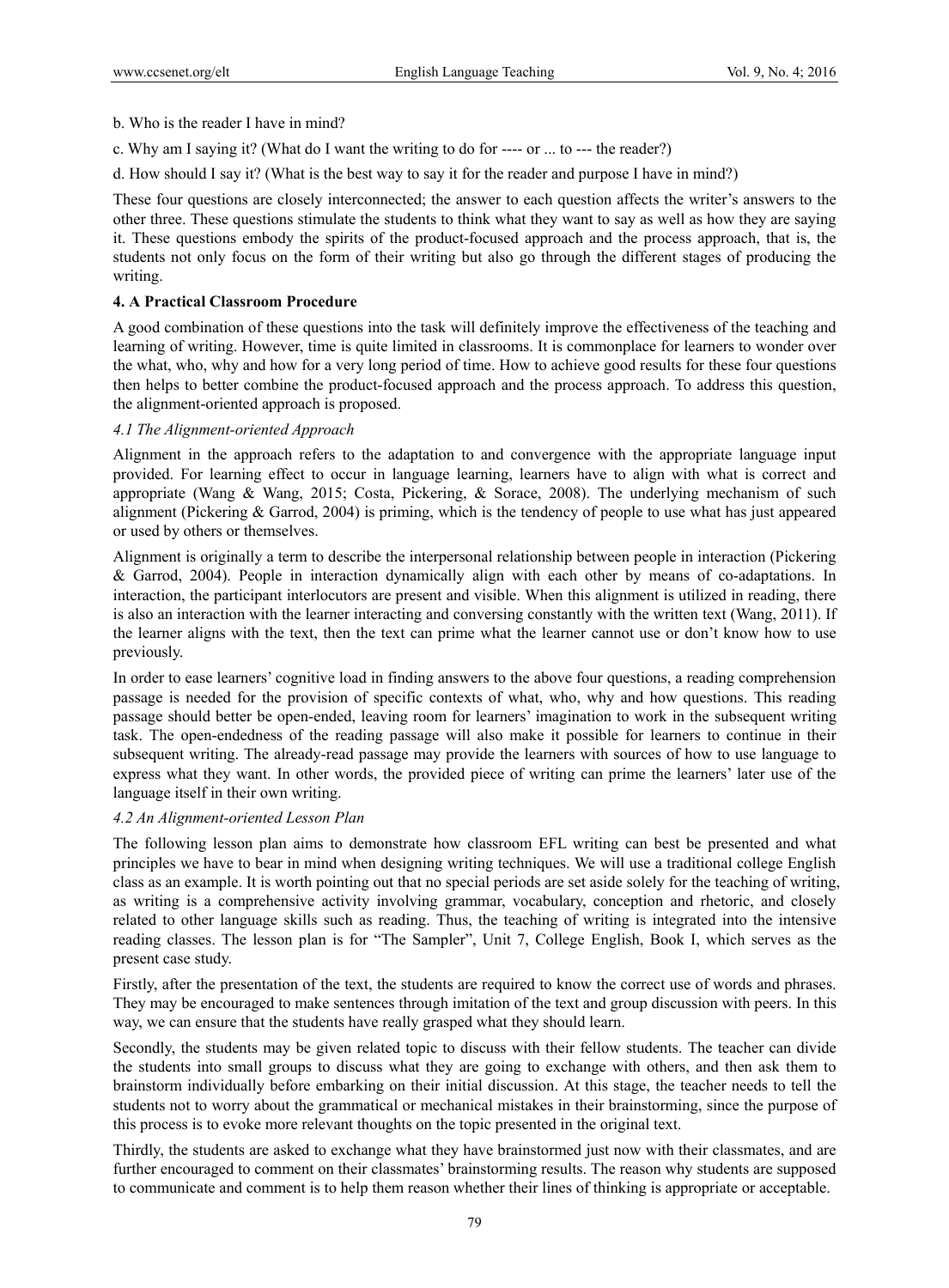Fourthly, the students are asked to write after all the discussion and preparatory work. They are not given another new or related topic to write with. Instead, they are required to write after the original text "The Sampler" learned and introduced at the beginning of the class. The text "The Sampler" is a narrative, which tells a story of how the author "I" tries to help others but gets his intentions misinterpreted. The students are told that the text "The Sampler" is an abridged from a longer story, and the text in the coursebook contains only the first half of the story. Hence, to have a full access to the whole story, the students need to complete the story. Such continuation of the original text being learnt thus call the previously taught vocabulary, and discussion of content into play. In this way, both language form and content are guaranteed. The words in the original text can prime their later use by students, thereby consolidating the learning of vocabulary at the onset of the class illustrated in step 1. The appropriateness of content is ensured by the peer discussion part mentioned in step 2 and step 3. The students are encouraged to write as many words as possible within the time limit of 30 minutes. In the process of writing, the students are required to pay attention to the cohesion and coherence of their writing.

Finally, the students are told to exchange their own writing with their desk-mates to check the logic and coherence of their classmates' writing. Meanwhile, the teacher can offer help when necessary in the discussion of the students themselves, especially when the students have difficulty with vocabulary, or when they disagree on. After the completion of peer discussion, the students get their own piece of writing back. At this time, the students are encouraged to self-edit or proofread their own writing accordingly with regards to both the logic, organization of content and grammatical mistakes. Before handing in their draft, the students are supposed to make their writing as neat and clear as possible. After all the student pieces of writing were handed in, the teacher has to go through every piece, give comments and suggestions about both the content and the form. It is also the teacher's task to remind the students that they should not just throw their work away when they get it back. Actually, the habit of studying the teacher's comments is very helpful to the development of their writing ability.

#### **5. The Follow-up Empirical Study**

The above alignment-oriented approach and lesson plan was then applied to classroom teaching of Chinese EFL in usual class periods of Reading. The follow-up empirical study was aimed at validating the influence of the alignment-oriented approach on students' writing performance as well as its process.

#### *5.1 Subject Characteristics*

Two intact classes of Chinese EFL learners participated in the study. The learners were first-year Chinese college students, and their mother tongue was Chinese. All of them had similar language experience of English, that is, they all had about 10 years' experience of learning English since primary school and had no experience abroad.

#### *5.2 Sampling Procedures*

#### 5.2.1 Sample Size, Power, and Precision

For each class of the learners, there were 34 students, with altogether 68 students. All students were asked to complete a questionnaire immediately after the application of the alignment-oriented lesson plan. This indicates that the students had finished their writing in class. The students were also notified that this questionnaire aimed to find out more about their process of alignment in their writing.

#### 5.2.3 Measures and Covariates

The empirical study took place in the form of questionnaire, which includes 4 open-ended questions. Question 1 was supposed to find out whether any strategies were employed to finish the writing task in the alignment-oriented approach. Question 2 promoted students to think about whether the above strategies were helpful or not. Question 3 aimed to dig out what strategies were useful for the alignment of the writing task and the previous reading in their process of writing. Question 4 asked about the difficulties students encountered in the process of the writing task.

#### 5.2.4 Experimental Manipulation or Interventions

The questionnaire was administered at the end of the alignment-oriented lesson. Questionnaires were handed out to the students by their classroom teacher. Each student got a copy and was instructed to provide answers to the four questions in the questionnaire. The students were asked to write down all that they could think of as soon as possible within 10 minutes. Altogether, there were 62 valid copies being collected later, which were then checked and counted.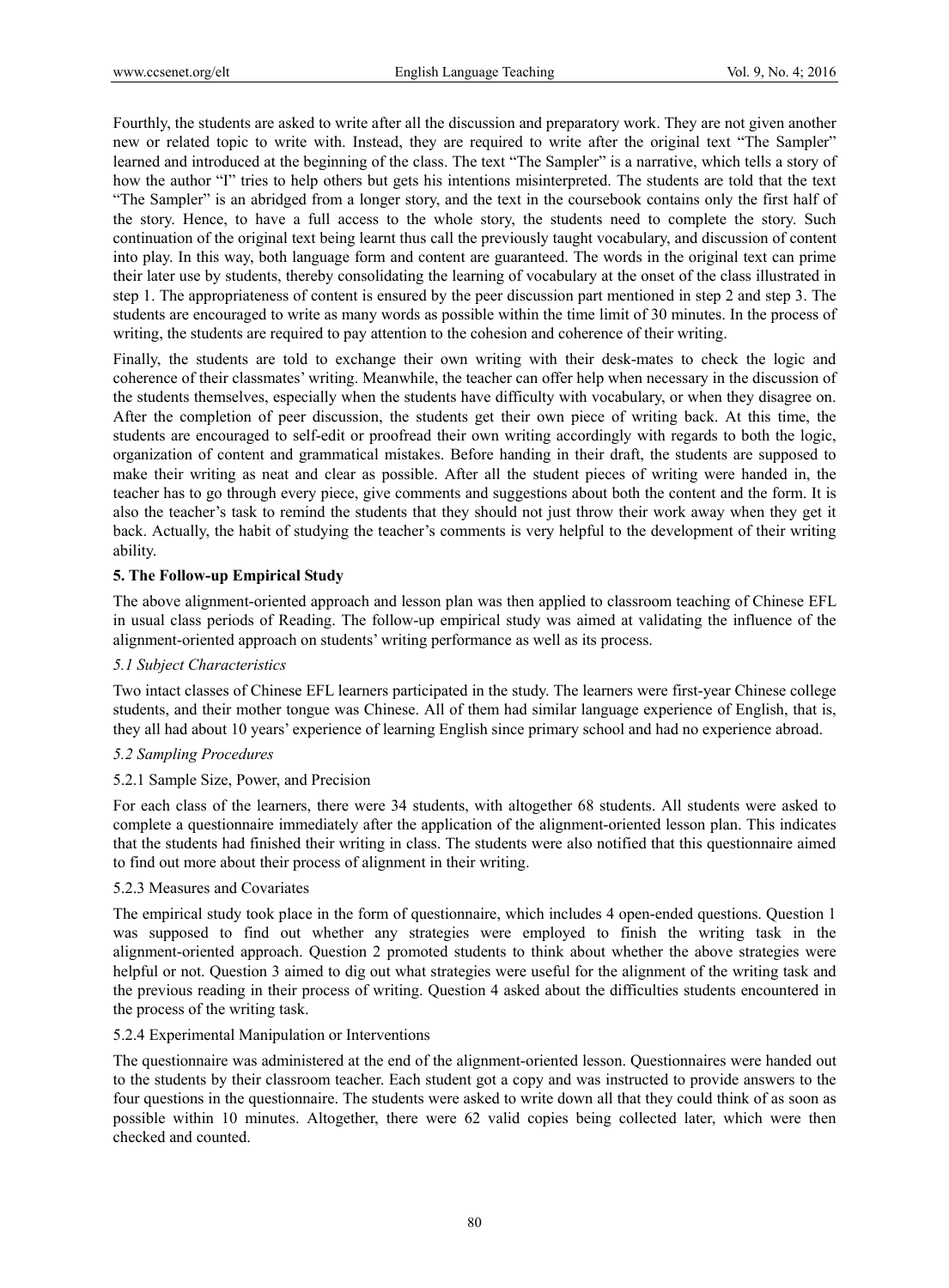# *5.3 Data Analysis*

# 5.3.1 Strategies Used in the Alignment-Oriented Approach

The results showed that students did employ strategies in completing this alignment-oriented task. There were 7 main strategies which were employed by students, as was presented in Table 1. Two most frequently used strategies were making inferences about and memorizing the situation model, and underlining and memorizing details. The situation model refers to the time, space, involving characters and cause and effect. These two strategies suggested that to better finish the ensuing task, the students paid attention to both the macro structure and micro details in the reading text. The macro structure concerned the content and the theme of the passage, which had to be convergent in the reading text and the written task. The micro details were related to the details, which might be what the unique characteristics of the characters in the original reading text.

| Frequency      | <b>Strategies</b>                                                                       |
|----------------|-----------------------------------------------------------------------------------------|
|                | making inferences about and memorizing the situation model in the original reading text |
| 2              | underlining and memorizing details                                                      |
| 3              | spotting important sentences and words                                                  |
| $\overline{4}$ | weighing difficult or important details                                                 |
| -5             | mastering the theme of the reading text                                                 |
| 6              | paying attention to the coherence and cohesion of the text                              |
|                | giving full play to imagination                                                         |

|  |  | Table 1. Strategies used in the alignment-oriented approach |  |
|--|--|-------------------------------------------------------------|--|

## 5.3.2 Useful Strategies in the Process of Writing

Although the students reported uses of strategies, only several strategies were found to be helpful in the process of writing. The most useful strategy from the questionnaire was outlining data, such as the names of the characters in the reading text and matching characters with their unique features and possible actions. The second strategy was more global, which focused on the writing style of the original reading text and relevant linguistic clues. These linguistic clues were later made use of in the subsequent writing task of continuing the story.

## 5.3.3 Difficulties in the Process of Writing

In the process of the writing task, students admitted that they had encountered some difficulties. Difficulties included vocabulary, sentence construction and the maintenance of story development from the reading text to the writing part (Table 2). Vocabulary difficulty occurred when students were uncertain about of the lexical spelling or the appropriate word choice. Sentence difficulty referred to circumstances when students did not know how to construct sentences to convey desired meanings. The maintenance of story development was that students could feel unsure whether they had diverged from the original text to some extent in either content or the style. The alignment effect occurred when the students successfully solved these difficulties by using the same vocabulary, sentence structure, or style in their own writing as that in the previous reading text. The first two difficulties of vocabulary and sentence construction could be well solved when students had access to the original reading text and looked back to the text. Similarly, students could also well maintain story development if they looked back at the original text more or back at the original text or when they comprehended the original text better.

| Frequency | Difficulty                       |
|-----------|----------------------------------|
|           | Vocabulary                       |
|           | Sentence construction            |
|           | Maintenance of story development |

Table 2. Frequency of difficulties in the process of writing